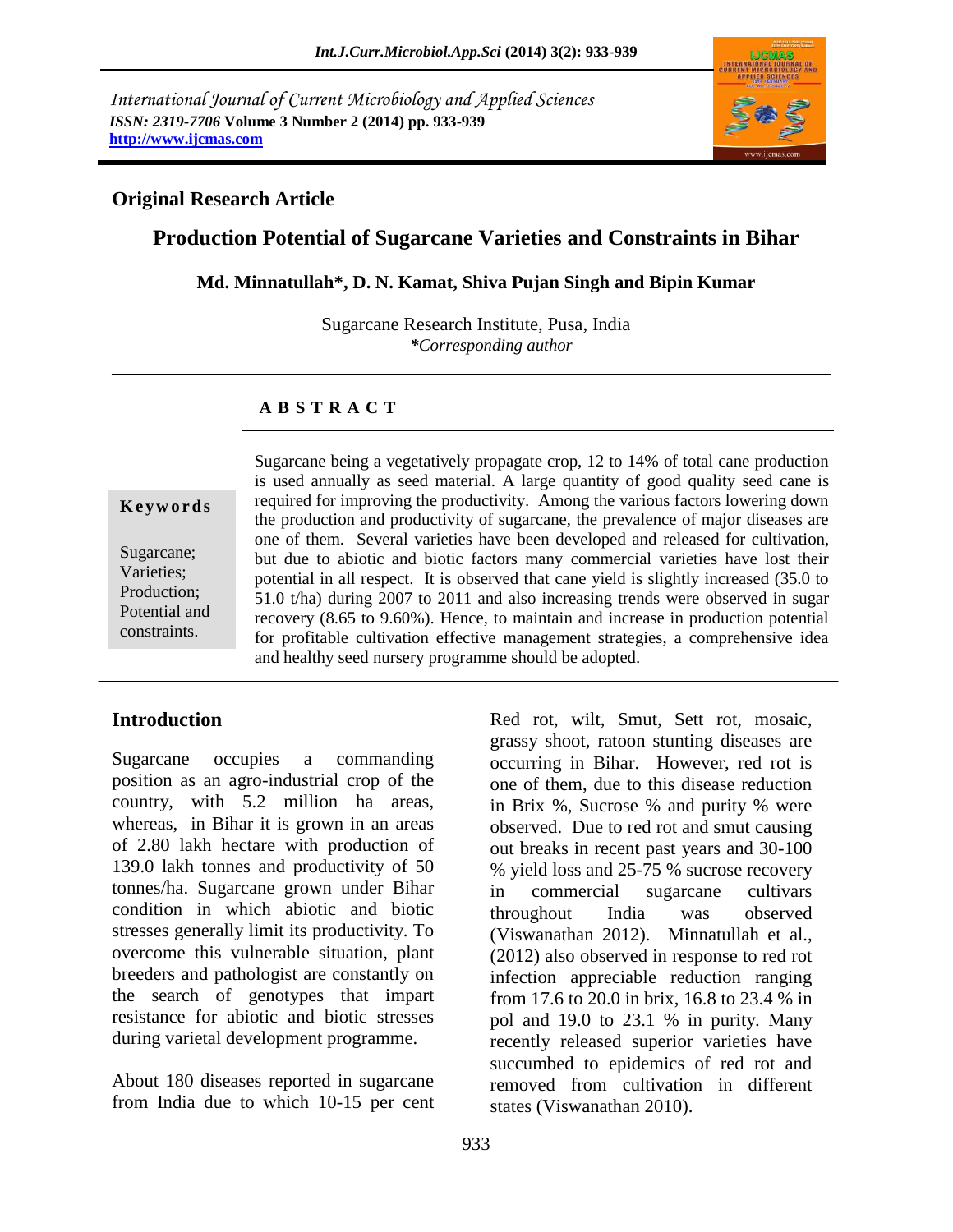# **Materials and Methods**

To assess the disease status and varietal susceptibility of sugarcane diseases an extensive survey was conducted in different cane growing areas of Bihar i.e. Madhopur, Pusa, Hasanpur, Kalyanpur, Manjhaulia, Sugauli, Harinagar, Bagha and Narkatiyaganj to study the incidence of diseases during the cropping seasons 2008-13. Ten plots in each area were visited and observations were recorded on randomly selected hundred canes from four different locations at each plot to assess the incidence of the disease, which was calculated by using the following formula:

Disease incidence  $(\% ) = \frac{\text{Number of affected causes}}{\text{Total number of cane assessed}}$ X 100

# **Results and Discussion**

## **Status in Bihar**

Presently an increasing trend in respect of areas, yield and recovery were observed during the reporting year in Bihar which is summarized in Table –  $1 & 2$ .

Data in table-2 revealed that the area varied from 101 to 245.6 lakh hectares (2005-06 to 2010-11), the average cane yield varied from 42.25 t/ha to 51 .0 t/ha (2005- 06 to 2010-11) and sugar recovery ranged in between 8.65 to 9.65% respectively.

More than 55 sugarcane varieties have been released and recommended for commercial cultivation from SRI, Pusa out of which presently more than 10 varieties are under cultivation in different cane growing areas of Bihar. Among them, the varieties CoP 9301, CoP 9702, BO 146, Bo 139, BO 141, BO 1543, BO 154, CoP

2061 and CoP 112 getting more popularity among cane growers of Bihar. Once about 65% area in bihar was occupied by this variety (Pandey *et al* 2007). Thus, varieties played a vital role in increasing cane productivity from 28.80 to 50.00 t/ha. The list of recommended varieties and production potential are cited below in Table –  $3 & 4$ .

## **Varieties released for cultivation in Bihar by Central Varietal Release Committee (CVRC)**

A good number of early and mid-late maturing varieties have been identified and released since 2000, with respect to cane yield, sucrose % and disease resistance as well as qualitative and quantitative parameters. There is need to exploit the potential of all these parameters for further improvement in the benefit of both cane growers as well as sugar mills.

To ascertain the disease position and varietal susceptibilities of sugarcane, an extensive survey was carried out in different cane growing areas of Bihar from May –December every month during 2008 to 2013. In general it is observed that the disease incidence was higher in the months of September to December as comparison to May to August. More than twenty sugarcane varieties were affected with red rot, smut, wilt, leaf spot, sett rot, mosaic, Pokkah boeng, red stripe and grassy shoot diseases during reported period. It is observed that the major diseases like red rot, wilt and smut varied from (2 to 20%) in different cane varieties. The minor diseases are also affected several varieties in different surveyed areas. However, the Pokkah boeng disease affects almost all varieties during last few years and its incidence varied from (2% to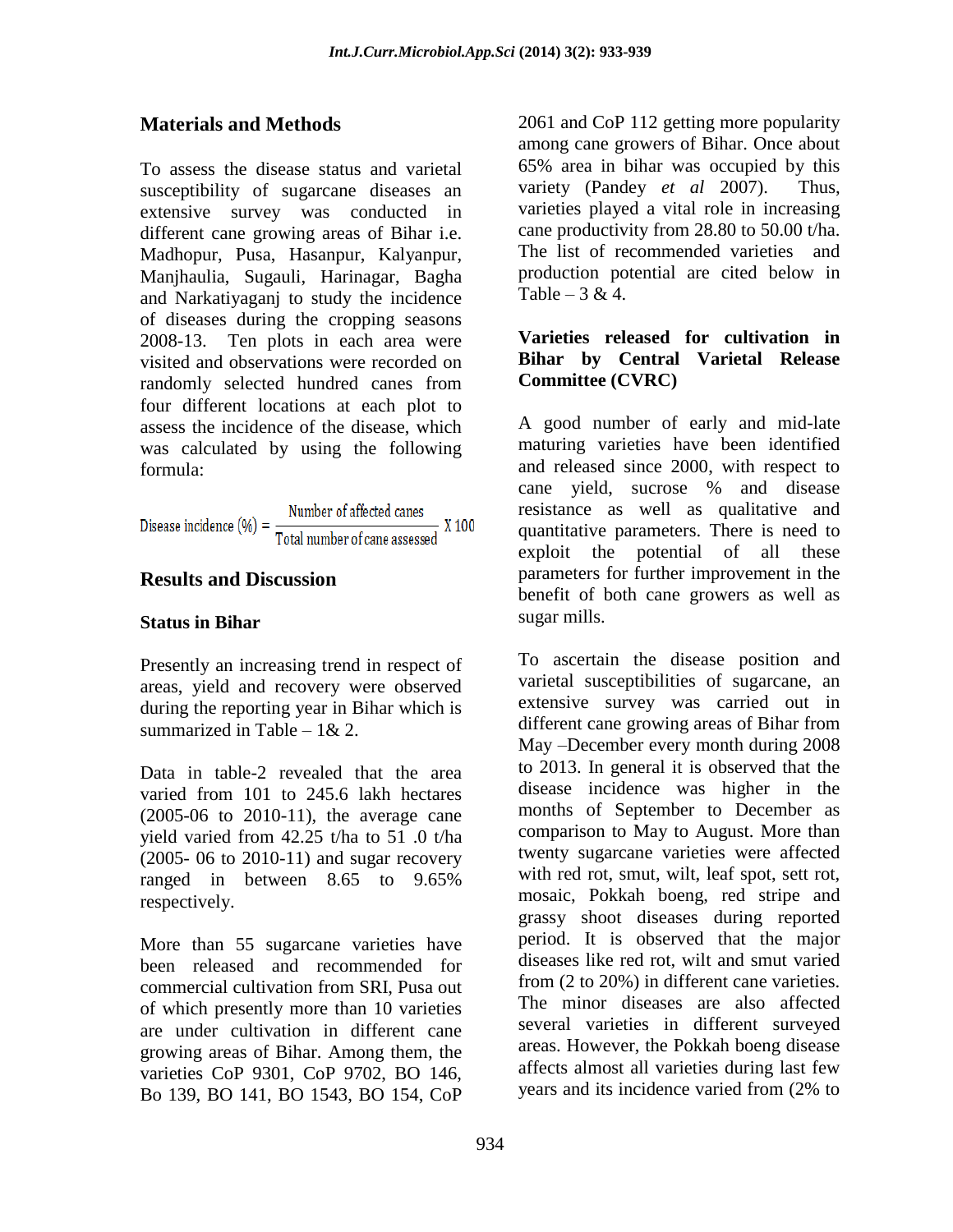20%) and rest diseases are observed under manageable situation in all cane growing areas of Bihar.

## **Major constraints**

To mitigate the losses by abiotic and biotic factors and to improve the production potential of sugarcane varieties which is beneficial for farmers as well as sugar mills there is a need to focus on some important constraints.

## **Lack of sound seed programme**

Most of the sugarcane diseases are soil as well as sett borne causing losses upto 15- 20% which contributed in reduction of all parameters of cane. Only way to mitigate such losses there should be sound seed production programme for planting of healthy setts. Varieties having resistant to moderately resistant against diseases may be included in seed production chain.

## **Negligence of sett treatment**

To protect the setts from sett borne and soil borne diseases the setts should be treated properly with recommended fungicide (carbendazim @ 0.1%) for 20- 30 minutes before planting but cane growers are not following the treatment measures properly. Therefore, there is need to aware and popularize the sett treatment practices with chemicals as well as bio agents for a proper way.

## **Non-adoption of crop rotation and monoculture**

Soil borne diseases can be manage by adopting the crop rotation with non-host crop and restrict to mono-culture of sugarcane over large areas to prevent the wide spread of inoculum and out breaks of epidemic of sugarcane diseases.

#### **Lack of check on introduction of nonrecommended varieties**

It is observed that several varieties are being introduced in different cane growing areas of Bihar without recommendation and proper evaluation against diseases which increases the inoculum load and hampers several resistant varieties. Hence, there is need to restrict or evaluate such varieties prior to commercial cultivation in Bihar.

## **Lack of critical survey and monitoring of diseases**

Sugarcane crops stands in the field for 12 months and whenever, the pathogen find congenial environment they infect the plants. To know the disease status and varietal susceptibilities of sugarcane, frequent vigilant towards survey and monitoring is essentially required so that within a period a suitable management strategies should be formulated and if required susceptible varieties must be replaced by resistant varieties for cultivation.

In conclusion, seed constitutes the most vital part for profitable cultivation in Agriculture it is the store house genetic potential of varietal productivity. A good number of varieties have been developed but many popular varieties have lost their yield potential and out from cultivation. The major constraints involved viz, diseases, draught, waterlogging, monocropping, poor quality seed materials and ill management practices. Therefore, for profitable cultivation and to maintain the production and productivity the importance of quality seed production of healthy and disease free seed is essential to enhance the production potential of sugarcane varieties and for profitable cultivation. Inspite of all these, a strong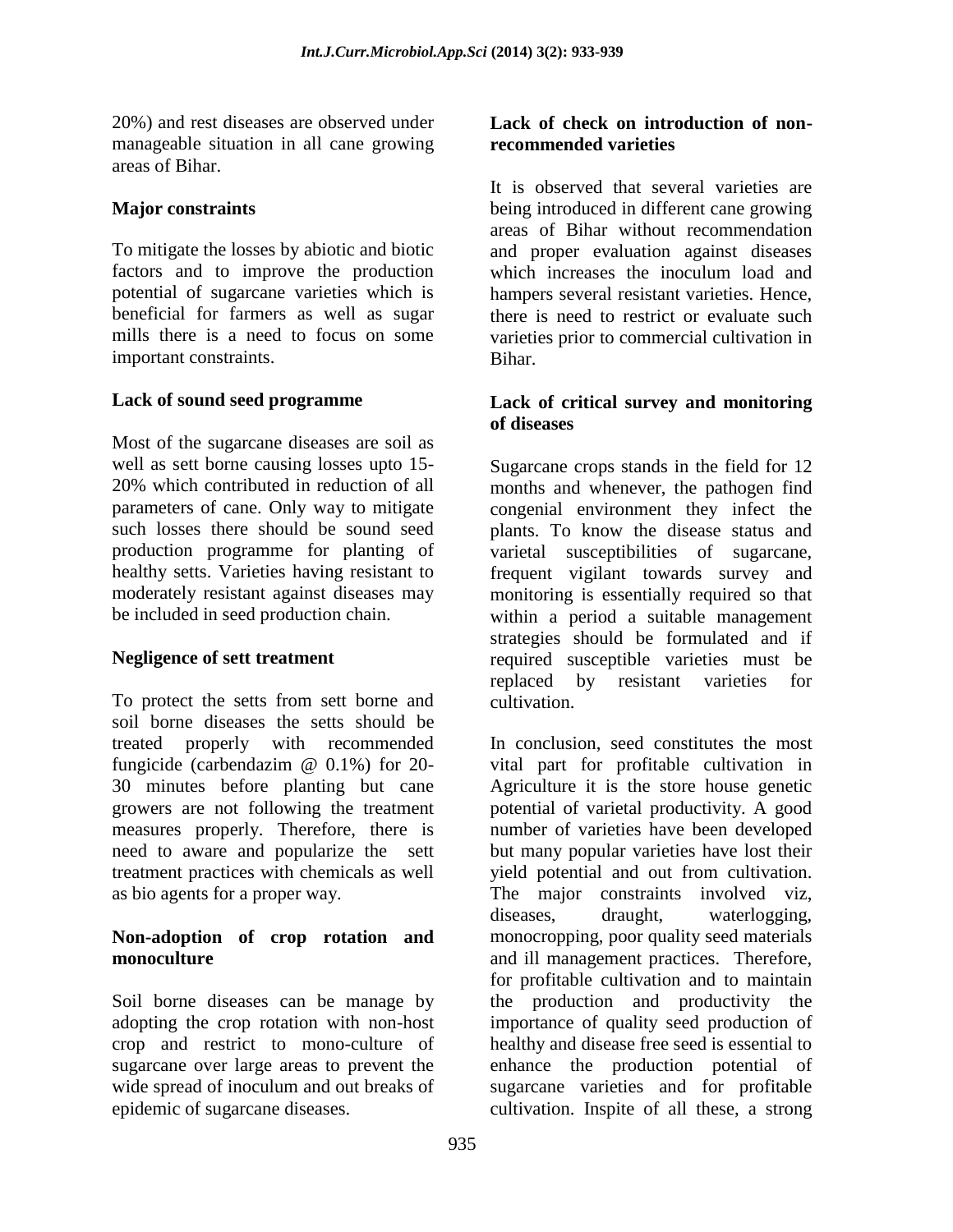and close linkage between scientists, farmers, factories alongwith cane Department is essentially required for sustainable survival and achieving the dream of such sugar complexes.

| <b>Period</b> | Area (lac hectare) | <b>Production (lac tonnes)</b> | <b>Productivity</b> |
|---------------|--------------------|--------------------------------|---------------------|
| 1976-80       | 1.32               | 43.16                          | 35.62               |
| 1981-85       | 1.21               | 39.19                          | 32.38               |
| 1986-90       | 1.51               | 65.03                          | 43.06               |
| 1990-95       | 1.70               | 95.00                          | 53.07               |
| 1996-2000     | 1.13               | 50.95                          | 44.90               |
| 2001-2005     | 1.05               | 44.24                          | 42.30               |
| 2006-2010     | 1.14               | 48.28                          | 42.46               |
| 2011-2013     | 2.52               | 127.30                         | 50.25               |

**Table.1** Area, production and productivity of sugarcane in Bihar

Source: Indian Sugar-2014

| Table.2 Area, productivity and sugar recovery % of Bihar |  |  |
|----------------------------------------------------------|--|--|
|----------------------------------------------------------|--|--|

| <b>Parameter</b> | Area $(000'$ ha)   | Cane yield (t/ha)     | Sugar recovery $(\% )$ |
|------------------|--------------------|-----------------------|------------------------|
| Average          | 121.6              | 42.25                 | 9.25                   |
| Range            | 101-245            | 35.0-51.0             | 8.65-9.60              |
|                  | $(2005-06)-(2010-$ | $(2007-08)-(2010-11)$ | $(2006-07)-(2004-05)$  |
|                  | 11)                |                       |                        |

#### **Table.3** Recommended varieties for cultivation in Bihar

| <b>Maturity group</b> | <b>Varieties</b>                                                |
|-----------------------|-----------------------------------------------------------------|
| Early                 | CoP 9301, BO 99, BO 130, BO 138, BO 1398, BO 145, BO 153, CoSe  |
|                       | 95436, CoSe 98231, Co 87267, CoS 8436 and CoS 96268             |
| Mid-late              | BO 91, BO 110, BO 128, CoP 9302, CoP 9702, BO 136, BO 137, BO   |
|                       | 147, BO 146, CoP 02061, CoSe 92423, CoSe 95422, CoS 767 and CoS |
|                       | 8432                                                            |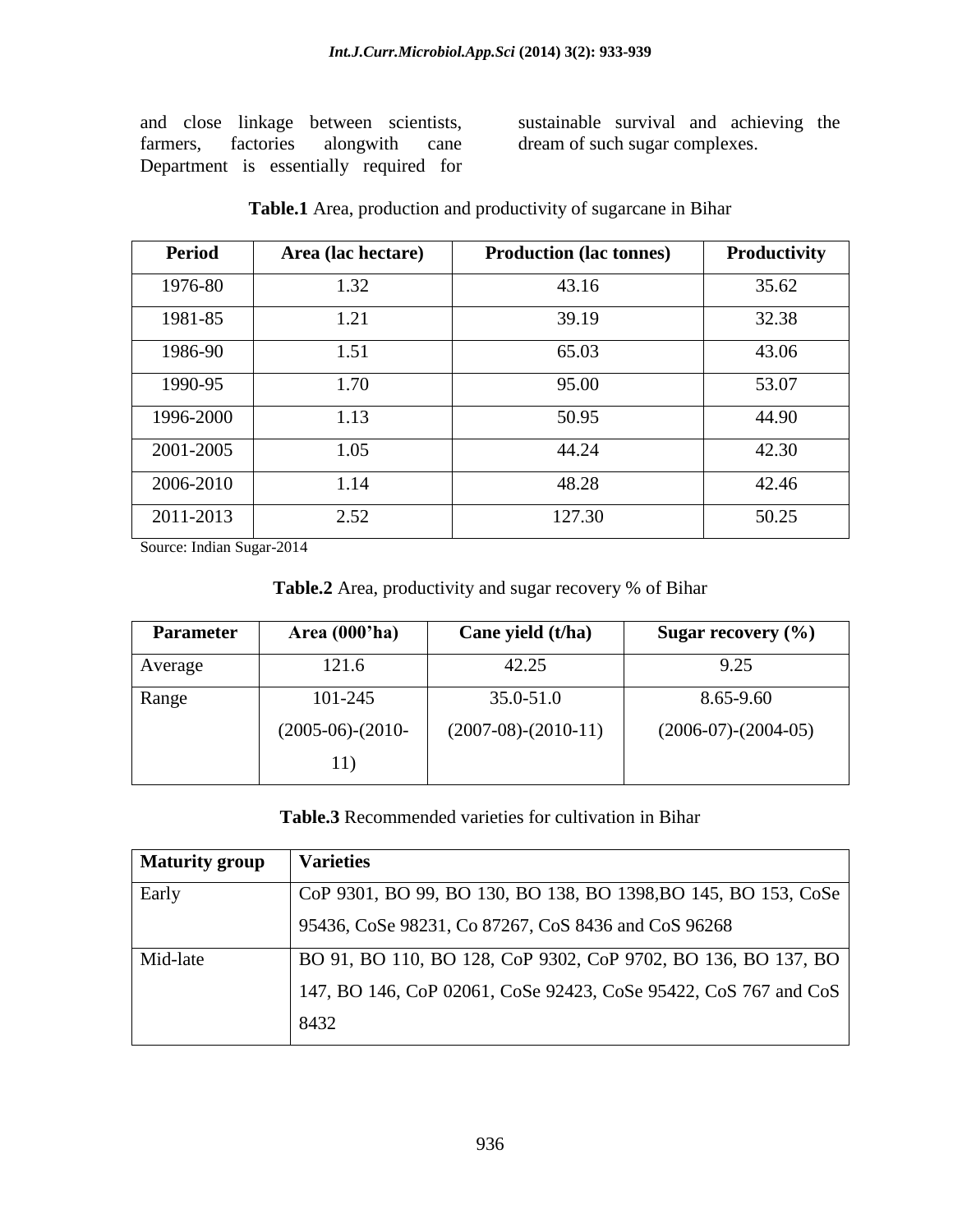| SI.                         | <b>Varieties</b> | parentage                | Year of | Av. Cane       | Sucrose % in | <b>Reaction to red</b> | Incidence to insect pests |
|-----------------------------|------------------|--------------------------|---------|----------------|--------------|------------------------|---------------------------|
| No.                         |                  |                          | release | vield $(t/ha)$ | Juice        | rot disease            |                           |
| <b>Early maturity group</b> |                  |                          |         |                |              |                        |                           |
|                             | CoP 9301         | $CoP \times BO$ 99       | 1996    | 83.00          | 17.30        | MR                     | Low to medium             |
| ∠                           | <b>BO</b> 130    | $BO \times BO$ 43        | 1997    | 78.00          | 17.10        |                        | Low to medium             |
|                             | <b>BO</b> 139    | $BO$ 109 $\times$ BO 43  | 2005    | 84.00          | 17.40        |                        | Low                       |
|                             | <b>BO</b> 153    | <b>BO</b> 131 self       | 2011    | 87.00          | 17.43        |                        | Low                       |
|                             | CoP112           | $BO\,91\times Co\,62198$ | 2014    | 96.50          | 17.48        |                        | Low                       |

## **Table.4** Popular Sugarcane varieties recommended for general cultivation in Bihar and their production potential

| <b>Midlate maturity group</b> |               |                          |      |        |       |              |               |
|-------------------------------|---------------|--------------------------|------|--------|-------|--------------|---------------|
|                               | <b>BO</b> 91  | BO 55×BO 43              | 1987 | 72.00  | 16.70 | $\mathbb{R}$ | Low           |
|                               | CoP 9206      | CoC $671\times$ Co 1148  | 1995 | 82.00  | 17.00 | MR           | Low           |
| 3                             | CoP 9302      | BO 91×Co 62174           | 1996 | 94.00  | 17.20 | MR           | Medium        |
| 4                             | CoP 9702      | <b>BO 99× NCO 310</b>    | 2003 | 85.00  | 17.37 | MR           | Low           |
|                               | <b>BO</b> 141 | <b>BO 89 FC</b>          | 2006 | 88.00  | 16.85 | MR           | Low to medium |
| 6                             | <b>BO</b> 146 | BO 128×BO 109            | 2008 | 92.00  | 17.50 | MR           | Low to medium |
| 7                             | CoP 2061      | $8105\times HR$<br>CoK   | 2011 | 98.00  | 17.40 | R            | Low           |
|                               |               | 6365                     |      |        |       |              |               |
| 8                             | <b>BO</b> 154 | CoSe<br>$98225\times$ UP | 2014 | 104.00 | 17.47 | $\mathbb{R}$ | Low           |
|                               |               | 9742                     |      |        |       |              |               |

## **Table.5** Varieties released for commercial cultivation for North Central and North Eastern Zone by CVRC

| Name of       | <b>Year of</b> | <b>Maturity</b> | Cane yield | <b>Sucrose</b> | <b>Resistance to diseases</b> |
|---------------|----------------|-----------------|------------|----------------|-------------------------------|
| variety       | release        |                 | (t/ha)     | $(\%)$         |                               |
| Co 87268      | 2000           | Early           | 78.90      | 17.50          | Red rot and Smut              |
| Co 89029      | 2001           | Early           | 70.60      | 16.30          | Red rot                       |
| CoSe 95422    | 2001           | Early           | 67.80      | 17.70          | Red rot                       |
| CoSe 94234    | 2004           | Early           | 64.10      | 17.90          | Red rot                       |
| CoLk 94184    | 2008           | Early           | 76.00      | 18.00          | Red rot                       |
| Co 0232       | 2009           | Early           | 67.82      | 16.51          | Red rot, Smut and Wilt        |
| CoSe 01421    | 2011           | Early           | 65.87      | 17.36          | Red rot, Smut and Wilt        |
| <b>BO</b> 128 | 2001           | Mid-late        | 69.20      | 17.60          | Red rot and Smut              |
| CoSe 92423    | 2001           | Mid-late        | 70.10      | 17.50          | Red rot and Smut              |
| CoSe 96436    | 2004           | Mid-late        | 67.10      | 17.70          | Red rot and Smut              |
| Co 0233       | 2009           | Mid-late        | 67.77      | 17.54          | Red rot and Smut              |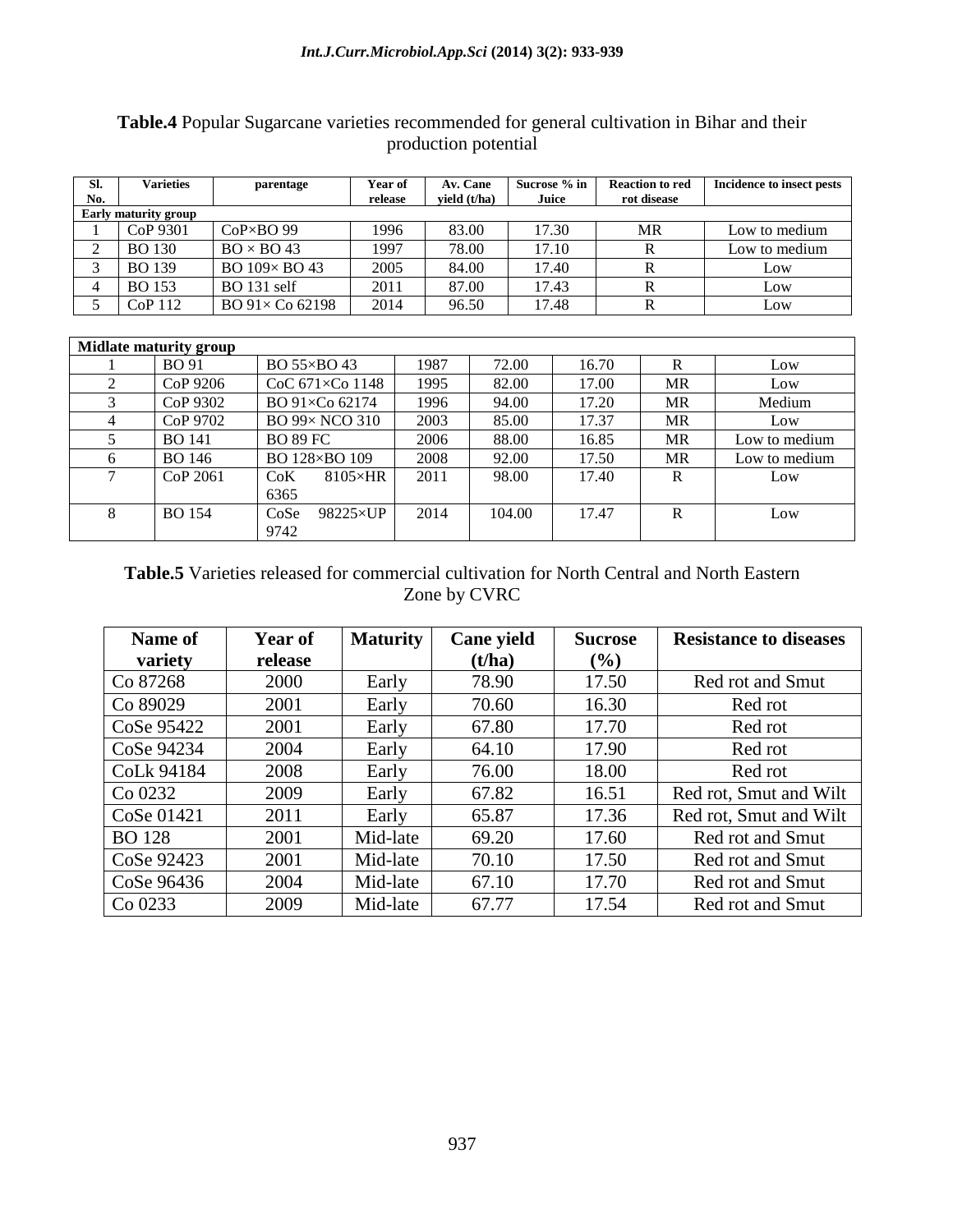| <b>Sl. No.</b>  | <b>Varieties</b>         | May-June       | July-August       | September-October                          | November-December                   |
|-----------------|--------------------------|----------------|-------------------|--------------------------------------------|-------------------------------------|
| 1               | CoS 91269                | Smut $(2-$     | Pokkah boeng      | PBD (10%), Red rot                         | PBD (15%), Red rot                  |
|                 |                          | 5%)            | (5%)              | $(5\%)$ , Wilt $(5\%)$                     | $(10\%)$                            |
|                 |                          |                | Red rot (2%)      |                                            | Wilt (10%)                          |
| $\overline{2}$  | <b>BO 147</b>            | Smut $(5%)$    | PBD (5%),         | PBD (15%)                                  | PBD (20%)                           |
|                 |                          |                | Red stripe        |                                            |                                     |
|                 |                          |                | $(2\%)$           |                                            |                                     |
| 3               | CoS 8436, CoB 07427,     | Smut $(2%)$    | Pokkah boeng      | PBD (5%), Red rot (5%)                     | PBD (5%), Red rot                   |
|                 | CoB 07430<br>and CoBln   |                | $(2\%)$           |                                            | $(10\%)$                            |
|                 | 07502                    |                | Wilt (10%),       |                                            | Wilt (20%)                          |
|                 |                          |                | Red rot $(4\%)$   |                                            |                                     |
| $\overline{4}$  | CoSe 98231               | Smut (3%),     | Red rot $(2\%)$   | Wilt (12%)                                 | Red rot (10%), Wilt                 |
|                 |                          | Sett rot       |                   |                                            | $(10\%)$                            |
|                 |                          | $(2\%)$        |                   |                                            |                                     |
| 5               | Co 1148                  | Sett rot       | Red rot $(10\%)$  | Red rot $(5\%)$ , Wilt $(5\%)$             | Red rot $(15%)$                     |
|                 |                          | $(2\%)$        |                   |                                            |                                     |
| 6               | <b>BO128</b>             | Smut (10-      | Red rot (10%),    | Red rot $(10\%)$                           | Red rot (20%), Wilt                 |
|                 |                          | 12%)           | GSD(5%)           |                                            | (25%)                               |
| $\tau$          | CoS 8436                 |                | Red rot $(5\%)$   | Red rot (15%), Wilt                        | Red rot (20%), Wilt                 |
|                 |                          |                |                   | (15%)                                      | (20%)                               |
| $\,8\,$         | Co 1158                  | Smut (10%)     | Red rot $(5\%)$   | Red rot (10%), Wilt                        |                                     |
|                 |                          |                |                   | (5%)                                       |                                     |
| 9               | CoJ 64                   | Smut $(5%)$    | PBD (2%),         | $\overline{\text{GSD}(5\%)}$ , PBD $(5\%)$ | GSD (5%)                            |
|                 |                          |                | GSD (2%)          |                                            | PBD (5%)                            |
| 10              | <b>BO</b> 146            | Smut $(2%)$    | PBD (2%)          | PBD (5%)                                   | PBD (6%)                            |
|                 |                          |                |                   |                                            |                                     |
| 11              | <b>BO</b> 137            | Smut (2%),     | PBD (2%)          | PBD (5%)                                   | PBD (10%)                           |
|                 |                          | Sett rot       |                   |                                            |                                     |
|                 |                          | (5%)           |                   |                                            |                                     |
| 12              | CoS 8432                 | Smut $(2%)$    | GSD (2%)          | GSD (5%), Top rot                          | Red rot $(10\%)$ , Top rot          |
|                 |                          | Sett rot       |                   | (2%)                                       | $(15\%),$                           |
|                 |                          | (5%)           |                   |                                            | GSD (5%)                            |
| 13              | <b>BO</b> 141            | Smut $(3%)$    | Wilt $(2%)$       | Wilt $(5%)$                                | Wilt $(5%)$                         |
| 14              | Co 233                   |                | Wilt $(5%)$       | Wilt (5%), Leaf spot                       | Wilt (10%), Leaf spot               |
|                 |                          |                |                   | (2%)                                       | (5%)                                |
| 15              | <b>BO110</b>             |                | Wilt $(5%)$       | Wilt (5%), PBD (5%)                        | Wilt (10%), PBD (5%)                |
|                 |                          |                | PBD (5%)          |                                            |                                     |
| 16              | <b>CoLK 94184</b>        | $\blacksquare$ | Wilt 10%)         | Wilt (10%)                                 | Wilt (15%)                          |
| $\overline{17}$ | CoPant 97222             |                | PBD (2%)          | Red stripe (2%), PBD                       | PBD $\overline{(5\%)}$ , Red Stripe |
|                 |                          |                |                   | (5%)                                       | (5%)                                |
| 18              | CoSe 95422               | Smut $(2%)$    | Red rot $(5\%)$   | Red rot (5%), GSD                          | Red rot $(15\%)$ , GSD              |
|                 |                          |                | GSD(2%)           | $(2\%)$                                    | (5%)                                |
| 19              | CoB 99161                | Smut $(2%)$    | Mosaic $(2\%)$    | Mosaic $(5%)$                              | Mosaic (10%)                        |
| 20              | and CoSe<br>CoSe 92423   | Smut $(5%)$    | Red rot $(5\%)$ , | Red rot (10%), Wilt                        | Red rot (15%), Wilt                 |
|                 | 93232                    |                | Wilt $(5%)$       | (5%)                                       | (15%)                               |
| 21              | CoB 07430<br>CoSe<br>and |                | Top rot $(2-5%)$  | Top rot $(5%)$                             | Top rot (10-15%)                    |
|                 | 06436                    |                |                   |                                            |                                     |

# **Table.6** Survey of sugarcane diseases naturally occurring in Bihar

\*PBD: Pokkah Boeng Disease and GSD: Grassy Shoot Disease